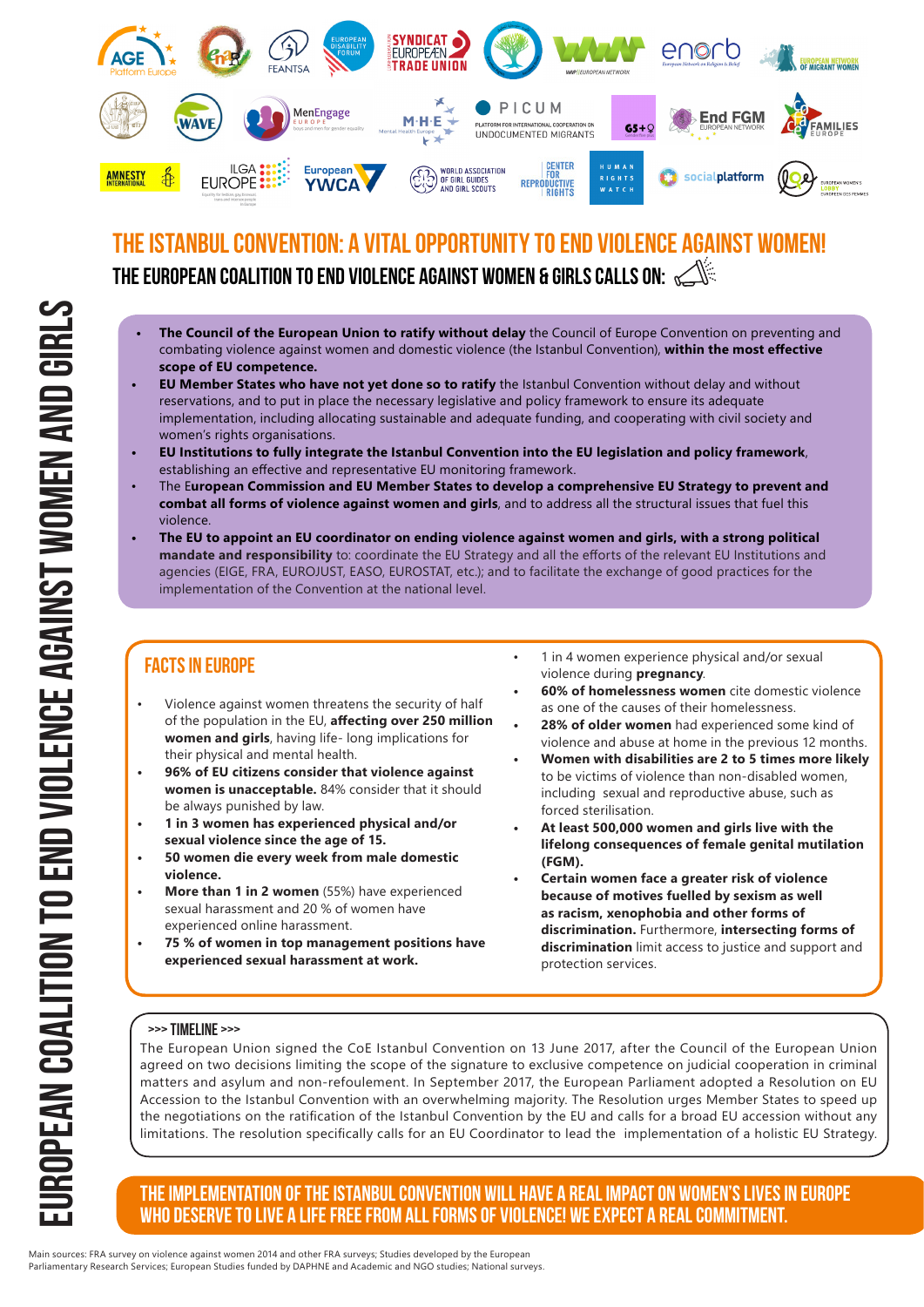#### The Istanbul Convention: Council of Europe Convention on preventing and combating violence against women and domestic violence

- Is the first legally binding treaty in Europe that criminalises multiple forms of violence against women including physical and psychological violence, sexual violence, sexual harassment and rape, stalking, female genital mutilation, forced marriage, forced abortion and forced sterilization.
- Emphasises and recognises that violence against women is a human rights violation; a form of discrimination against women; and a cause and consequence of inequality between women and men.
- Requires the public authorities of State parties to adopt a set of comprehensive and multidisciplinary measures in a proactive fashion to prevent violence, protect its victims/ survivors and prosecute perpetrators, in line with the wide popular support for such measures among EU citizens, as

demonstrated by the latest Eurobarometer.

- Requires the adoption of necessary legislative or other measures to ensure that women and girls victims of violence have access to services facilitating their recovery from violence, including health care and social services.
- Recognises that women experience multiple forms of discrimination and requires States parties to secure the implementation of the Istanbul Convention without discrimination on any ground.
- States that violence against women can never be justified in the name of culture, custom, religion, tradition nor so-called "honour".
- Recognises that women on spouse-dependent visas may be prevented from seeking help or leaving abusive relationships because of their status and requires measures to ensure their protection.

### The ratification of the Istanbul Convention by the EU will improve women's safety and health. The EU ratification - within the most effective scope of EU competence - will have the following impacts:

# $>$  AT EU LEVEL

- demonstrate the **EU's strong commitment to end violence against women and girls**, which is the most pervasive form of women's rights violation in Europe.
- significantly advance in promoting **women and girls**' safety in order to ensure that women and girls can live a life free from violence everywhere in the EU.
- contribute to the effective implementation of the EU's obligations to **guarantee women's human rights** under the EU Charter of Fundamental Rights.
- ensure the development of an **effective and robust Code of Conduct** which will promote increased efficiency, simple and fast cooperation among EU Institutions and Member States on matters related to violence against women and girls and the implementation of the Istanbul Convention
- significantly advance the development and implementation of a comprehensive EU strategy on preventing and combating violence against women and girls.
- increase and reinforce the European funding schemes to end violence against women and girls in the EU, which will increase impact at national level.
- ensure greater **EU accountability** through the monitoring process in the areas of EU competence.
- ensure and improve **data-collection** on violence against women at EU and national level.
- promote more **effective preventative policies** to combat violence against women and girls, including by addressing the specific needs of women in vulnerable situations and facing multiple intersecting forms of discrimination, and the provision of support, health and protection services to survivors of violence that are gender sensitive, comprehensive, inclusive, age specific and culturally sensitive.
- allow to make relevant progress in the implementation of the EU gender equality directives, since violence is considered as form of discrimination against women and girls in the EU.
- provide g**uidance on the interpretation** of existing EU legislation addressing violence against women in light of the provisions of the Istanbul Convention (i.e. Victims Rights Directive, European Protection Order, European Investigation Order, EU Anti-Trafficking Directive, the Asylum Directives, etc).
- provide an opportunity for **enhanced cooperation** on preventing and combating violence against women and girls, particularly in relation to judicial cooperation in matters of criminal law.
- contribute to the **implementation of the UN Convention on the Rights of Persons with Disabilities (UNCRPD)**, to which the EU as well as 27 out of 28 Member States are a state party, as well as the Convention on the Elimination of All forms of Discrimination Against Women (CEDAW), which all EU Member States have ratified.
- mainstream the problem of violence and abuse against women in the discussions on the enjoyment of human rights across all ongoing relevant processes, such as the implementation of the CRPD, the discussions at the UN Open-Ended Working Group on Ageing, etc.

# At National level

- foster cooperation among Member States, mutual learning, and increase financial resources.
- encourage national ratification processes and the adequate and harmonised implementation of the Convention's provisions, without reservations.
- support Member States in using the Convention as a parameter to interpret and apply EU legislation in an unified manner.
- increase protection, including care and support, for all women and girls wherever they go in the EU, if they decide to travel, study, work or reside abroad in another EU Member State.
- promote effective preventative policies to combat violence against women and girls, and eliminate the conditions that fuel it.
- address the conditions that protect perpetrators of violence against women and girls living in the EU and ensure penalties are imposed on the perpetrators of such violence, irrespective of nationality.

**Even when the EU accedes to the Istanbul Convention, those EU Member States - which have not yet done it - will still need to ratify it. All Member States will be responsible for implementing its provisions and will be able to count on EU support.**